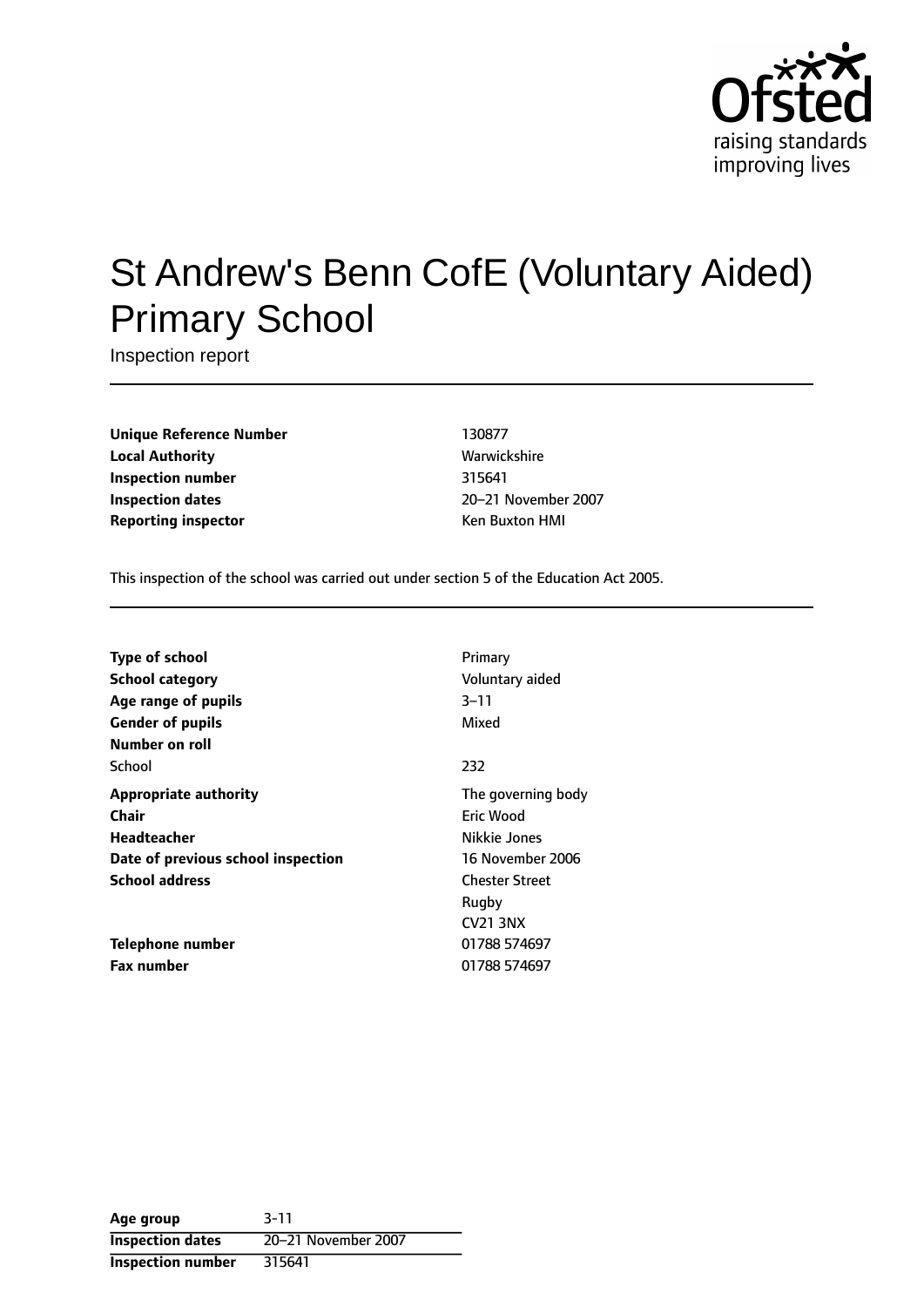© Crown copyright 2007

.

#### Website: www.ofsted.gov.uk

This document may be reproduced in whole or in part for non-commercial educational purposes, provided that the information quoted is reproduced without adaptation and the source and date of publication are stated.

Further copies of this report are obtainable from the school. Under the Education Act 2005, the school must provide a copy of this report free of charge to certain categories of people. A charge not exceeding the full cost of reproduction may be made for any other copies supplied.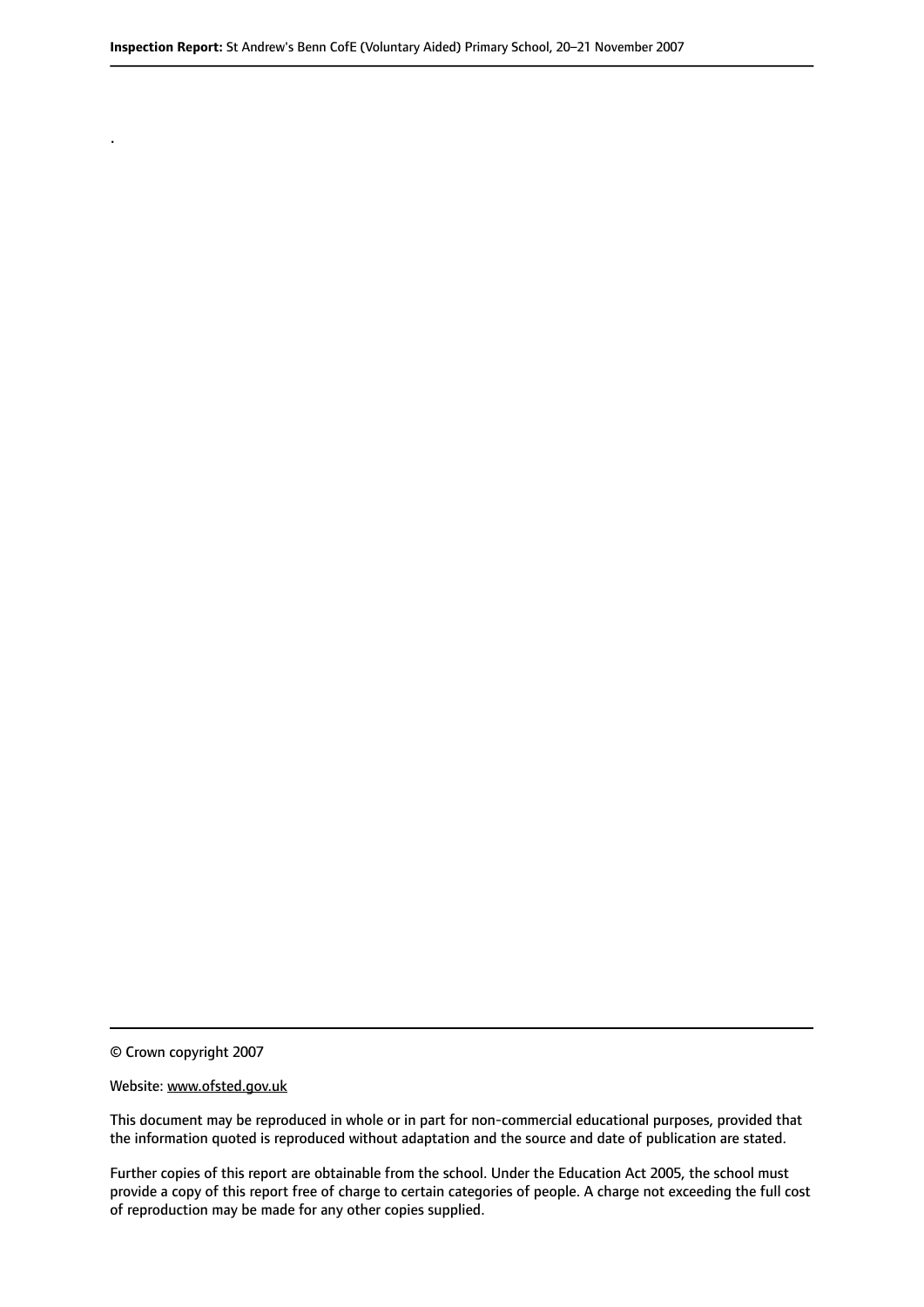# **Introduction**

The inspection was carried out by one of Her Majesty's Inspectors and one Additional Inspector.

#### **Description of the school**

St Andrew's Benn is a primary school of average size. Although most pupils come from White British backgrounds, a significant proportion is from minority ethnic backgrounds and a higher than average percentage does not have English as a first language. The school experiences higher than average numbers of pupils joining and leaving at times other than the usual transfer times. The percentage of pupils with learning difficulties and/or disabilities is about average, but for those with a statement of special educational need is higher than the national average. The proportion of pupils eligible for free school meals is above average.

#### **Key for inspection grades**

| Outstanding  |
|--------------|
| Good         |
| Satisfactory |
| Inadequate   |
|              |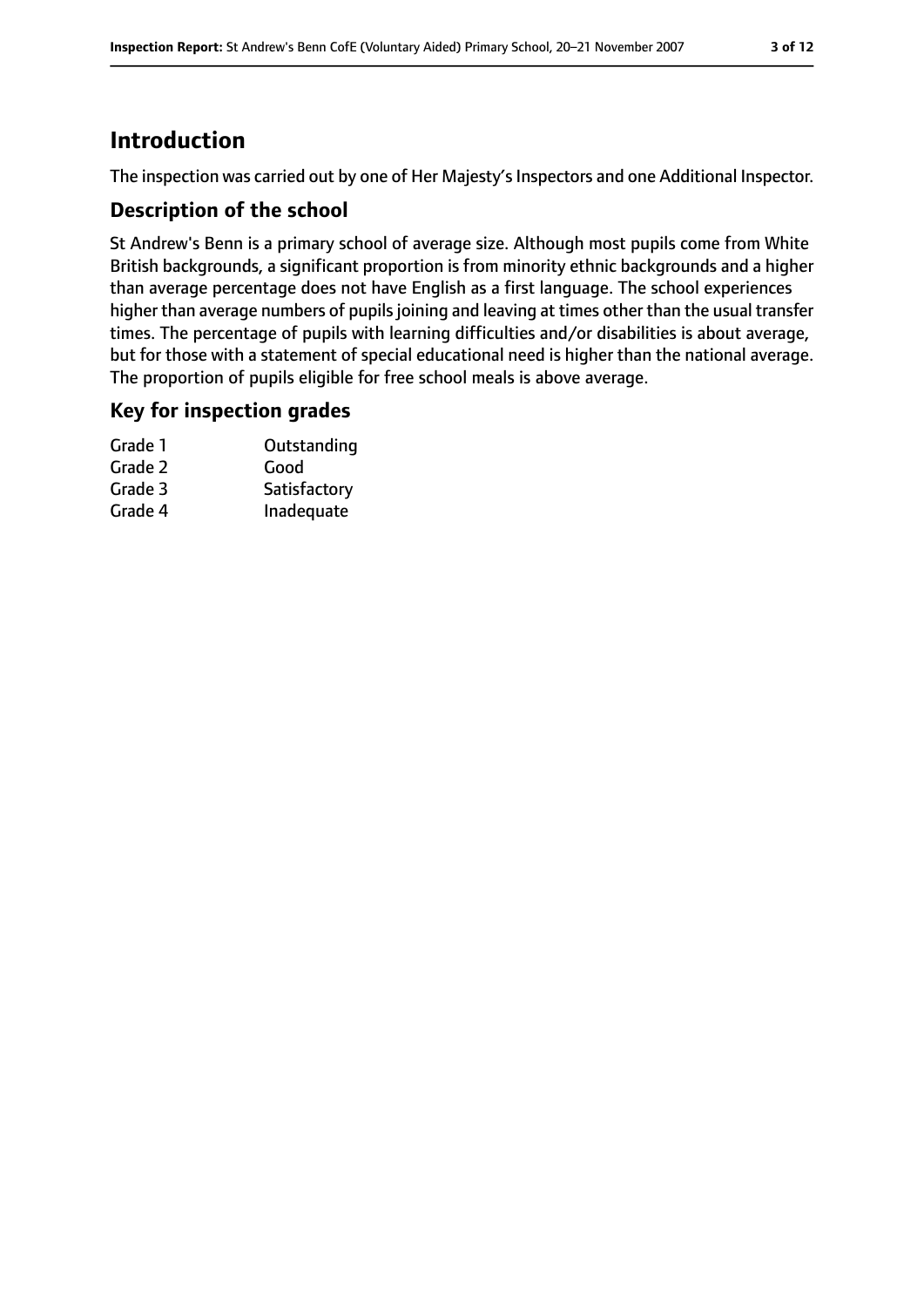## **Overall effectiveness of the school**

#### **Grade: 3**

Thisis a satisfactory and improving school and in accordance with section 13(4) of the Education Act 2005, Her Majesty's Chief Inspector is of the opinion that the school no longer requires significant improvement. This is because sufficient progress has been made since the last inspection when the school was placed in a category of concern.

The new headteacher has been the catalyst for change. Since starting at the school in April 2007 she has energised the staff to focus on the key issues identified in the previous inspection report, improving the quality of education provided at the school. As a result, the leadership and management have improved and are now satisfactory. Self-evaluation is accurate and the staff now have a realistic view of the school's strengths and weaknesses. A clear plan of action which has been agreed by the staff and governors is being implemented. This plan is already starting to have a positive impact on the quality of provision and on pupils' achievements. For example, the recent restructuring of Key Stage 2 has reduced class sizes considerably and enabled pupils to benefit from working in smaller groups. Consequently, teachers are now more focused on setting suitably challenging targets for pupils to achieve. They are also increasing opportunities for pupils to engage in practical activities which help to promote their interest and enthusiasm. In particular, there is an increased emphasis on investigative science activities. Changes already made, and the school's plans for further development, demonstrate that the school has good capacity to improve under the headteacher's strong and clear leadership.

In the Foundation Stage, the children settle in well and they are given sensitive support to help them concentrate. Overall, standards are lower than expected when children join the school. Children make satisfactory progress, although by the start of Key Stage 1, their attainment is still below the standards expected for their age. The recent changes brought about by the new headteacher were introduced too late to have any measurable impact on the results pupils achieved in the 2007 national tests. Despite reversing the downward trend in Key Stage 1, the school's results overall were lower and for some Key Stage 2 subjects were much lower than those achieved nationally. This situation is improving as pupils' current work shows. Although the presentation of pupils' work is not yet good enough, most pupils across the school are now achieving higher standards than was previously the case. The school recognises that the rate of pupils' progress must increase further to eradicate underachievement.

The quality of the teaching is still satisfactory but it is improving. For example, teachers are making better use of assessment information than in the past to plan work that is more relevant to pupils' needs. Teachers also have a better understanding of the standards pupils are attaining and this knowledge is helping them to increase the progress pupils make during lessons. However, the quality and usefulness of some of the marking remains an area for further development. Not all marking does enough to tell pupils how to improve their performance. The curriculum is satisfactory. It has recently been reorganised and there is already good evidence that the changes are enabling pupils to make greater progress.

Pupils' personal development and well-being are satisfactory. Pupils enjoy coming to school and, as a result, attendance levels are improving. The small classes and the higher expectations evident across the school are helping to raise the standard of pupils' behaviour. Pupils understand how to stay safe and the importance of keeping healthy. The poor Key Stage 2 results in 2007 show that some pupils who left last summer were not sufficiently prepared for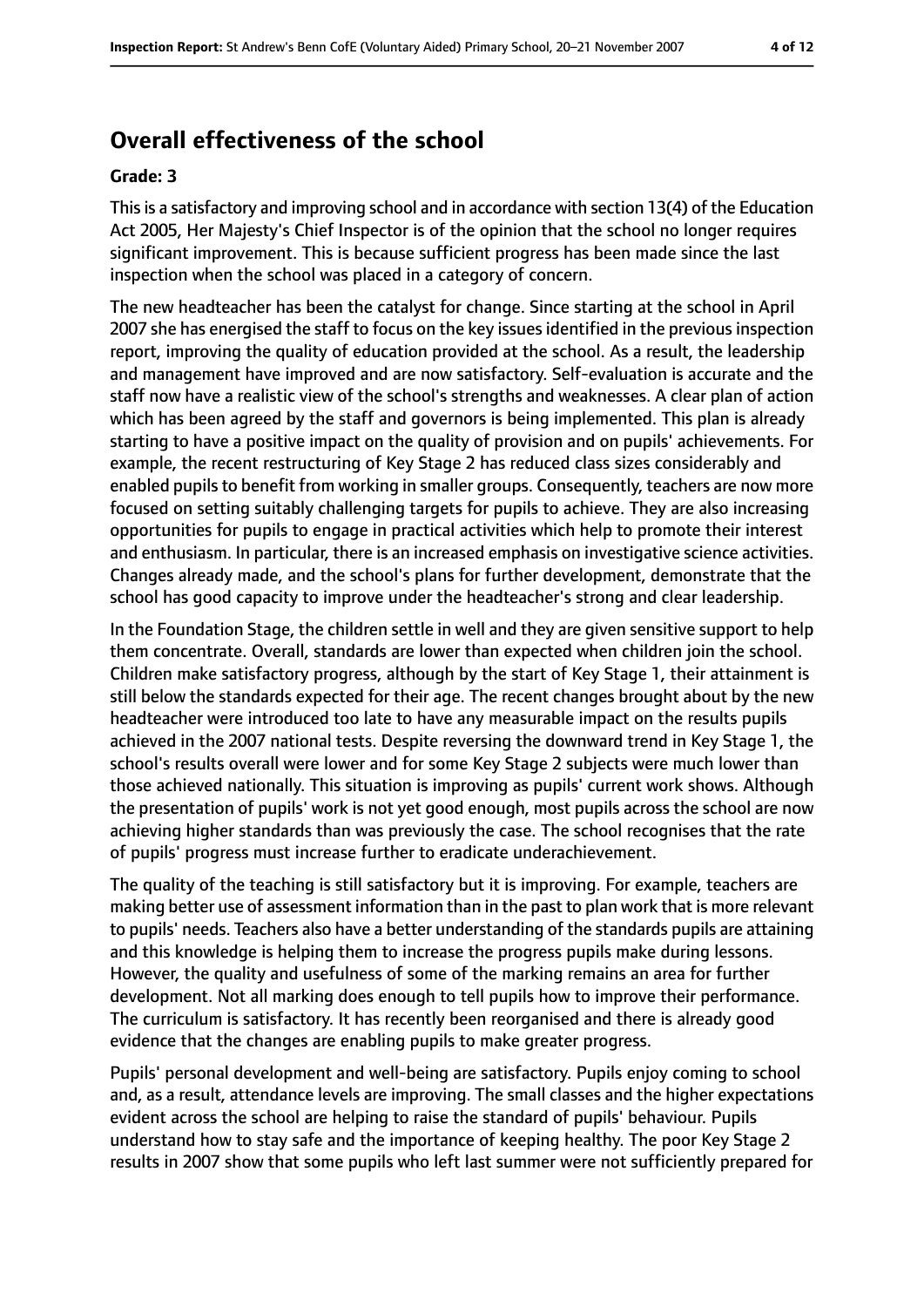the next stage of their education. Pupils' current satisfactory progress shows that they are now being adequately prepared for the next stage of their education.

The school is providing satisfactory and improving levels of care and guidance. Many of the recent changes have not yet had sufficient time to impact fully on raising pupils' achievement. For example, although the new procedures to track pupils' progress are helping improve teachers' knowledge of pupils' performance, there are still gaps in the school's records.

## **Effectiveness of the Foundation Stage**

#### **Grade: 3**

Adults create a caring, secure and calm environment and, as a result, children enjoy coming to school and want to work hard. They settle quickly when they start in the Nursery because they feel safe. The well established routines help children know what is expected of them and they behave well. Relationships with parents are good. Adults give children just the right amount of help but also encourage them to be independent. Teaching is satisfactory and, as a result, children make satisfactory progress. Planning and assessment are now more focused, but have not yet impacted on increasing children's rate of progress. Children participate in a wide range of activities, but some of these activities lack a clear enough purpose and they do not always stimulate the children's imagination. There is a strong and appropriate emphasis on developing children's language skills, but adults sometimes use words that the children do not understand which gives rise to misunderstandings.

### **What the school should do to improve further**

- Increase the amount of good and better teaching so that pupils' progress is accelerated in all year groups.
- Improve the quality of teachers' marking so that pupils receive clear quidance about how to improve their performance in all classes.
- Improve the presentation of pupils' written work.

A small proportion of the schools whose overall effectiveness is judged satisfactory but which have areas of underperformance will receive a monitoring visit by an Ofsted inspector before their next section 5 inspection.

## **Achievement and standards**

#### **Grade: 3**

Children's attainment on entry is, with the exception of mathematics, well below the level expected for their age. From their low starting points children make satisfactory progress. This means that by the end of the Reception Year their standards are still below those expected for their age. Below average standards have been continuing through Key Stage 1, but the most recent results show an improvement. In 2007, pupils' rate of progress increased and their attainment improved to just below the national average at the end of Key Stage 1. These higher standards are the result of teachers planning more accurately, making greater use of teaching assistants to support individuals and groups of pupils, and setting curricular targets for pupils to achieve.

The 2007 results for Year 6 pupils show that they made inadequate progress. Their attainment was below the national average for English and well below for mathematics and science. These results are partly due to weaknesses in the school's recent past when the school was without a substantive headteacher. As a consequence, teachers lacked guidance as to how they could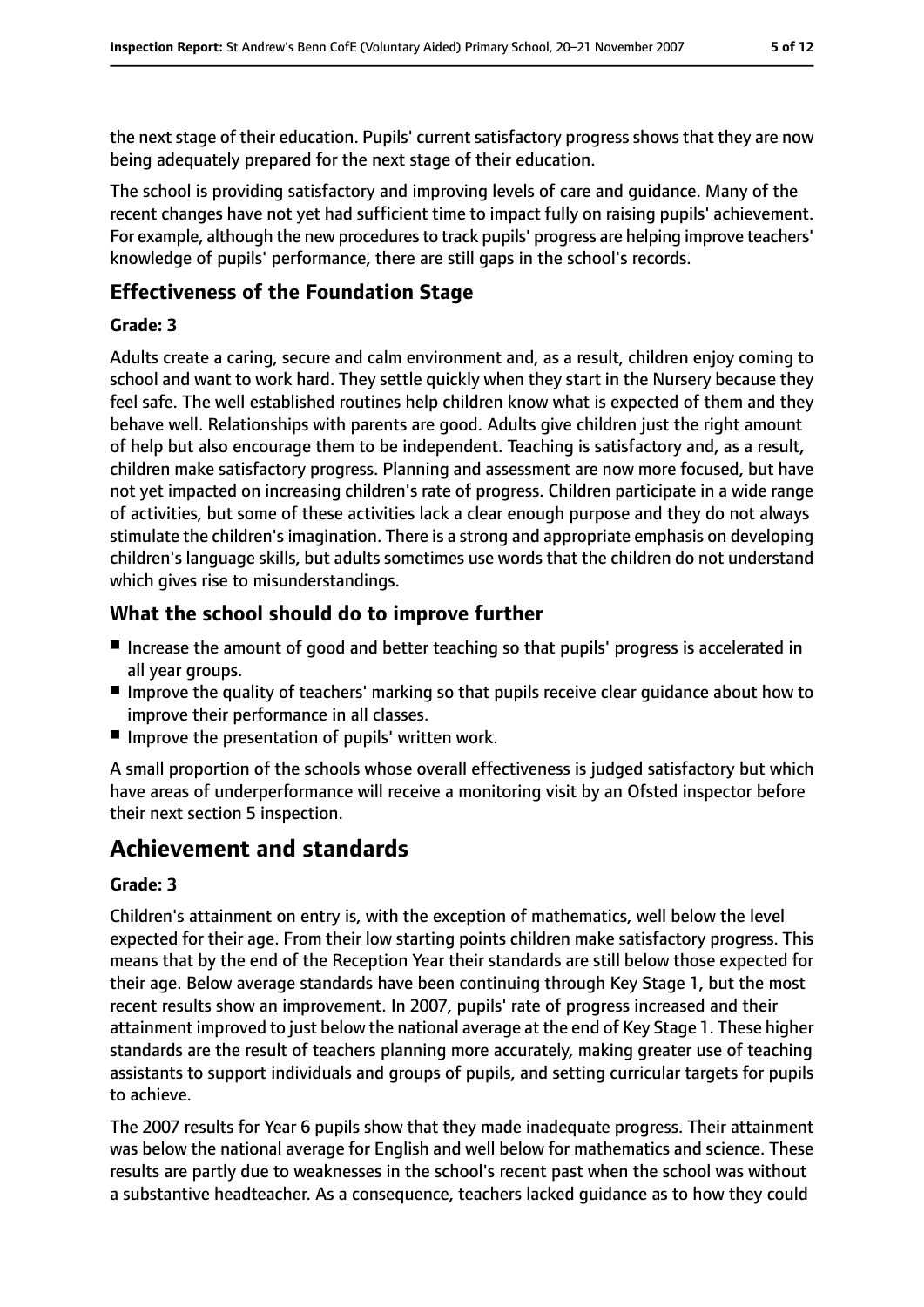improve pupils' progress. This situation has now changed with the new headteacher taking charge. Following her appointment there is now strong evidence that pupils are attaining standards that are more appropriate for their age and that they are making better progress. Pupils' progress is now satisfactory because teachers are monitoring pupils' performance more regularly and with greater accuracy. Lessons are planned more carefully and are better matched to pupils' abilities. Pupils with learning difficulties and/or disabilities are receiving good levels of additional support and consequently they make at least satisfactory progress and a few make good progress.

## **Personal development and well-being**

#### **Grade: 3**

Pupils enjoy coming to school and this is reflected in their enthusiasm for all aspects of school life and their improving attendance, which is now broadly average. One Year 2 pupil said that he learned a lot and enjoyed his work because 'teachers stretch your brains'. Pupils feel safe in school and say there is always someone to turn to if there is a problem. They have a good understanding of safe practices and move sensibly about the school. Their behaviour is satisfactory, but improving as they become familiar with the recently introduced higher expectations of their conduct. Pupils know about the importance of healthy eating and taking exercise regularly and most put this into practice.

Pupils' contribution to the school and the wider community is good. For example, pupils collect money for charities and make organised visits to local places of interest such as the church. Pupils are very positive about the changes that the democratically elected school council have made. For example, the council's decision to use some of their budget to purchase new playground equipment was very popular and has made playtimes more enjoyable.

Pupils' social and spiritual development are satisfactory and moral and cultural development are good. Pupils know right from wrong and show respect for others. They have a good understanding and knowledge of the rich diversity of the community in which they live.

# **Quality of provision**

### **Teaching and learning**

#### **Grade: 3**

The quality of the teaching is variable across the school, but overall it is satisfactory. Considerable work has taken place to ensure that teachers make better use of assessment information to support their lesson planning. This initiative has helped ensure that, in most lessons, activities are matched more accurately to pupils' needs. As a result, the most pupils now make the expected progress. Most teachers are also beginning to relate classroom activities more accurately to pupils' own experiences and interests. When this occurs, pupils see the relevance of activities and the lesson's purpose. Teachers are introducing greater opportunitiesfor practical work. This is particularly evident in science where pupils are responding with enthusiasm to investigative activities. This practical emphasis is helping pupils learn from first hand experience. Teaching assistants contribute well to lessons often working with individuals or small groups of pupils, for example providing effective support for pupils who have English as an additional language and enabling them to make satisfactory progress.

Pupils' progress is at least satisfactory in most lessons, but the pace of some lessons is still not quick enough and this reduces opportunities to learn. The quality and presentation of pupils'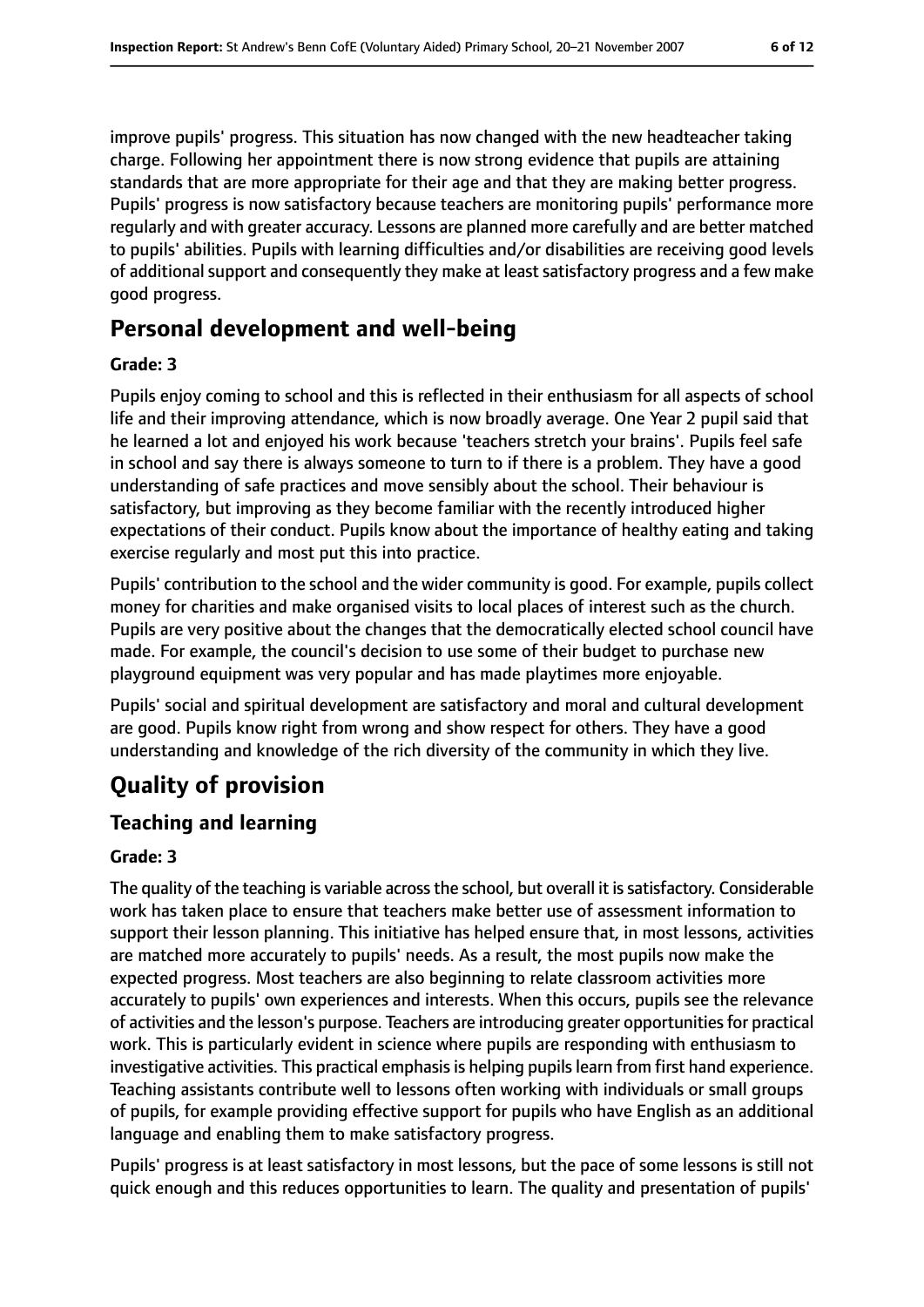written work are often poor because teachers' expectations of pupils are not high enough in this respect. The quality of teachers' marking is inconsistent. Some marking explains how pupils can improve their work, but this guidance is not evident across the school.

## **Curriculum and other activities**

#### **Grade: 3**

Since the last inspection the curriculum has been reorganised to ensure that it meets pupils' needs better. For example, additional time has been allocated to the teaching of English and mathematics. There is strong evidence that the impact of this recent initiative is already enabling pupils to make better progress. The more practical approach to science is increasing pupils' excitement for and their enjoyment of the subject. For example, Year 2 pupils made good progress learning how to construct simple electrical circuits whilst also developing their knowledge of the associated health and safety hazards. The school is now rightly focusing on identifying more opportunities for pupils to develop their writing and number skills in other subjects.

Pupils speak very enthusiastically about the visits they have been on and the visitors who have come into school. Year 6 pupils are already eagerly anticipating the visit to Stratford upon Avon to perform at the theatre. There is a satisfactory range of clubs which pupils are keen to see increase. Pupils have taken some responsibility for achieving this goal. For example, a few of the older, more able pupils have organised the 'Children Round the World' club. This helps pupils, newly arrived from other countries, to integrate into the school and develop their confidence in speaking English. The school's leaders recognise that the range of clubs and trips needs to increase in order to broaden pupils' horizons.

#### **Care, guidance and support**

#### **Grade: 3**

Staff place a high priority on caring for pupils and providing a safe environment. The school is a happy, friendly place in which positive relationships and good pastoral support help pupils grow into well rounded individuals. Pupils are confident to talk to adults in school if they have any concerns. Effective child protection and adult vetting procedures are in place. Risk assessments are carried out diligently ensuring pupils' safety. The school receives satisfactory and improving levels of support from external support agencies. For example, the special needs coordinator is working more closely with partners from the local authority and, as a result, has been able to access additional support for pupils with learning difficulties and/or disabilities. This extra help is already beginning to help these pupils to make better progress.

Recently established procedures to track pupils' progress are satisfactory but there has been insufficient time for these to impact on pupils' achievement and standards. The school has worked hard to improve attendance and has achieved some success.

## **Leadership and management**

#### **Grade: 3**

Since the last inspection, the school's leadership and management have improved and are now satisfactory. The new headteacher has developed good relationships and given the school the pride and belief in itself needed to improve. Whilst recognising that much remains to be done, she has been instrumental in enabling the school to start taking greater responsibility of its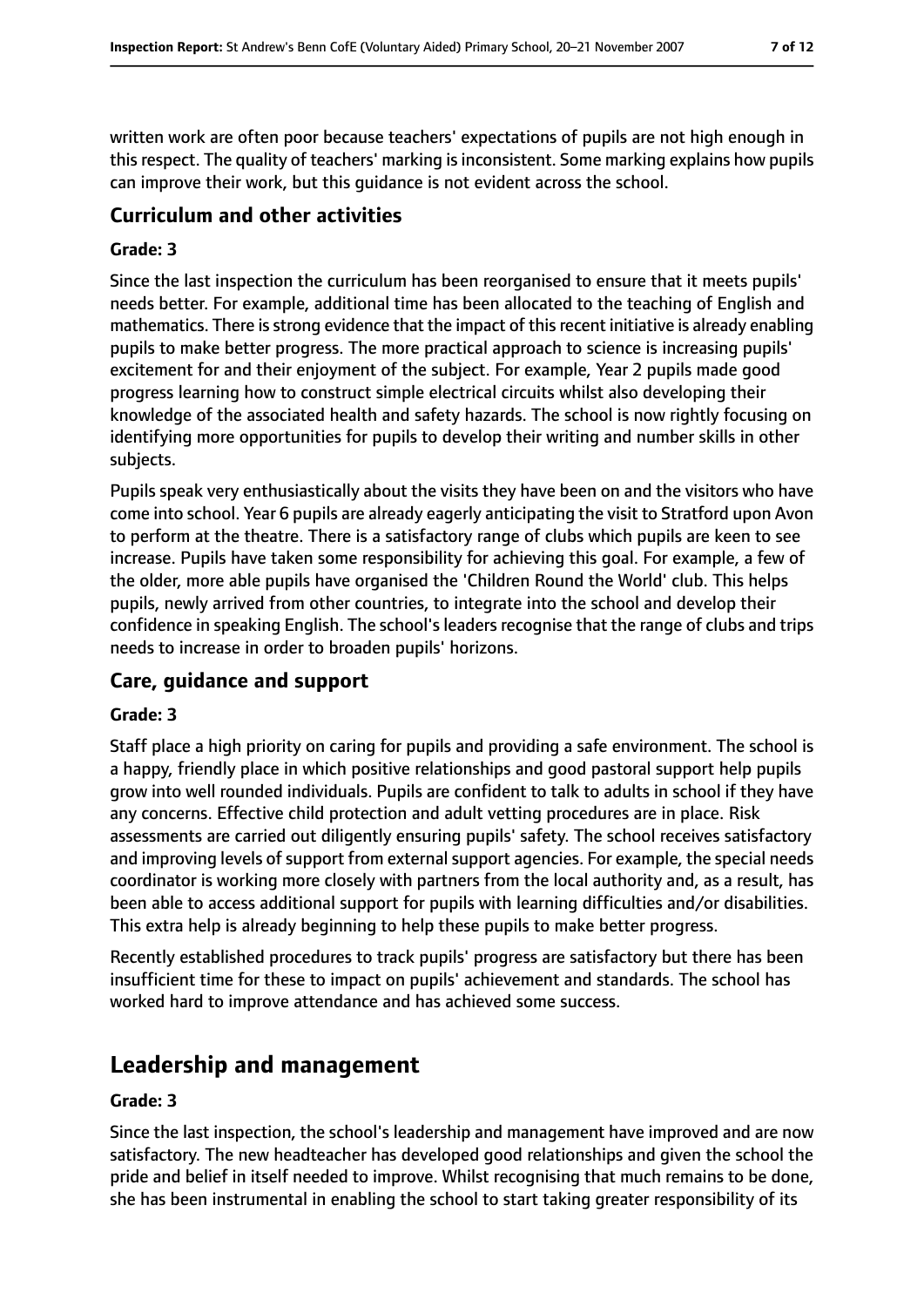development. She has achieved this by developing the leadership team's skills and expertise. For example, subject leaders are now monitoring their subject areas across the school. They have been supported well by the headteacher and the local authority and, as a result, they are growing in confidence and now have a much clearer understanding of what needs to be done next for the school to improve. There is recognition, for example, that the proportion of good and better teaching needs to increase. However, the improvements already achieved, such as making greater use of assessment data to inform planning and the pupils' more positive attitudes, are secure evidence of the leadership team's good capability to improve. Governors continue to give satisfactory support. They are beginning to develop the ability to hold senior leaders to account for the school's performance.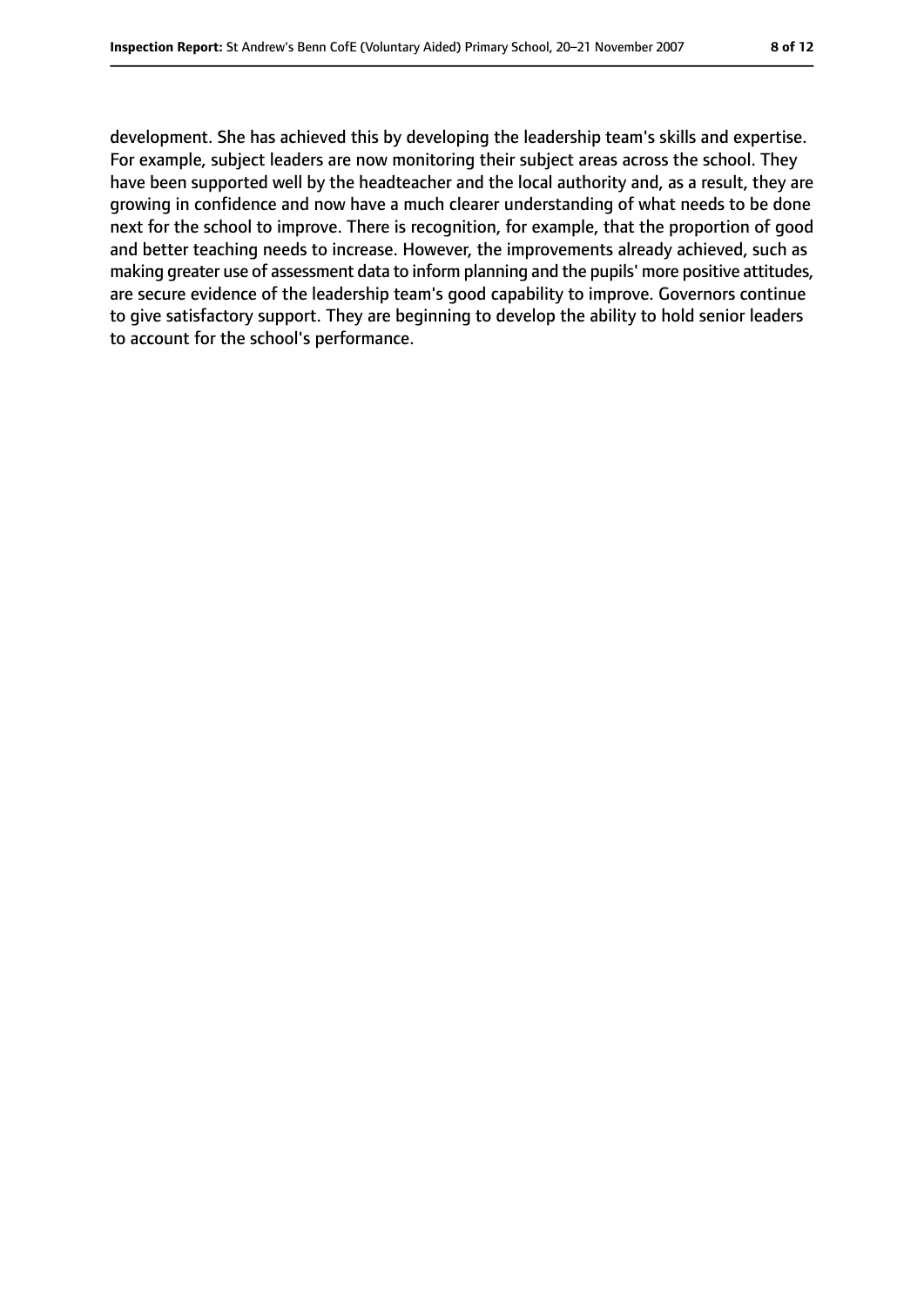**Any complaints about the inspection or the report should be made following the procedures set out in the guidance 'Complaints about school inspection', which is available from Ofsted's website: www.ofsted.gov.uk.**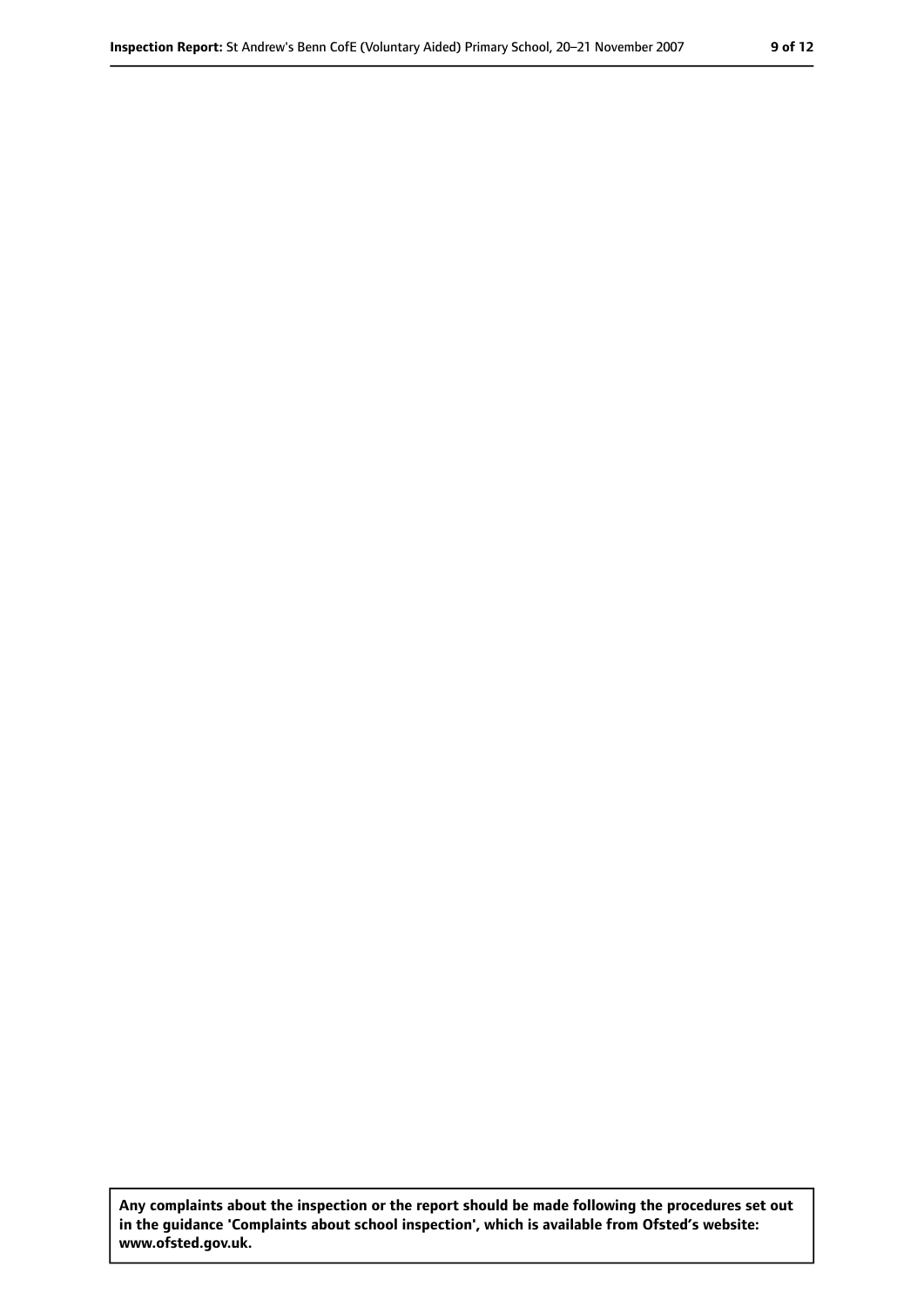## **Inspection judgements**

| $^{\rm t}$ Key to judgements: grade 1 is outstanding, grade 2 good, grade 3 satisfactory, and | School         |
|-----------------------------------------------------------------------------------------------|----------------|
| arade 4 inadeguate                                                                            | <b>Overall</b> |

#### **Overall effectiveness**

| How effective, efficient and inclusive is the provision of education, integrated<br>care and any extended services in meeting the needs of learners? |     |
|------------------------------------------------------------------------------------------------------------------------------------------------------|-----|
| Effective steps have been taken to promote improvement since the last<br>inspection                                                                  | Yes |
| How well does the school work in partnership with others to promote learners'<br>well-being?                                                         |     |
| The effectiveness of the Foundation Stage                                                                                                            |     |
| The capacity to make any necessary improvements                                                                                                      |     |

#### **Achievement and standards**

| How well do learners achieve?                                                                               |  |
|-------------------------------------------------------------------------------------------------------------|--|
| The standards <sup>1</sup> reached by learners                                                              |  |
| How well learners make progress, taking account of any significant variations between<br>groups of learners |  |
| How well learners with learning difficulties and disabilities make progress                                 |  |

### **Personal development and well-being**

| How good is the overall personal development and well-being of the<br>learners?                                  |  |
|------------------------------------------------------------------------------------------------------------------|--|
| The extent of learners' spiritual, moral, social and cultural development                                        |  |
| The extent to which learners adopt healthy lifestyles                                                            |  |
| The extent to which learners adopt safe practices                                                                |  |
| How well learners enjoy their education                                                                          |  |
| The attendance of learners                                                                                       |  |
| The behaviour of learners                                                                                        |  |
| The extent to which learners make a positive contribution to the community                                       |  |
| How well learners develop workplace and other skills that will contribute to<br>their future economic well-being |  |

#### **The quality of provision**

| How effective are teaching and learning in meeting the full range of the<br>learners' needs?          |  |
|-------------------------------------------------------------------------------------------------------|--|
| How well do the curriculum and other activities meet the range of needs<br>and interests of learners? |  |
| How well are learners cared for, guided and supported?                                                |  |

#### **Annex A**

 $^1$  Grade 1 - Exceptionally and consistently high; Grade 2 - Generally above average with none significantly below average; Grade 3 - Broadly average to below average; Grade 4 - Exceptionally low.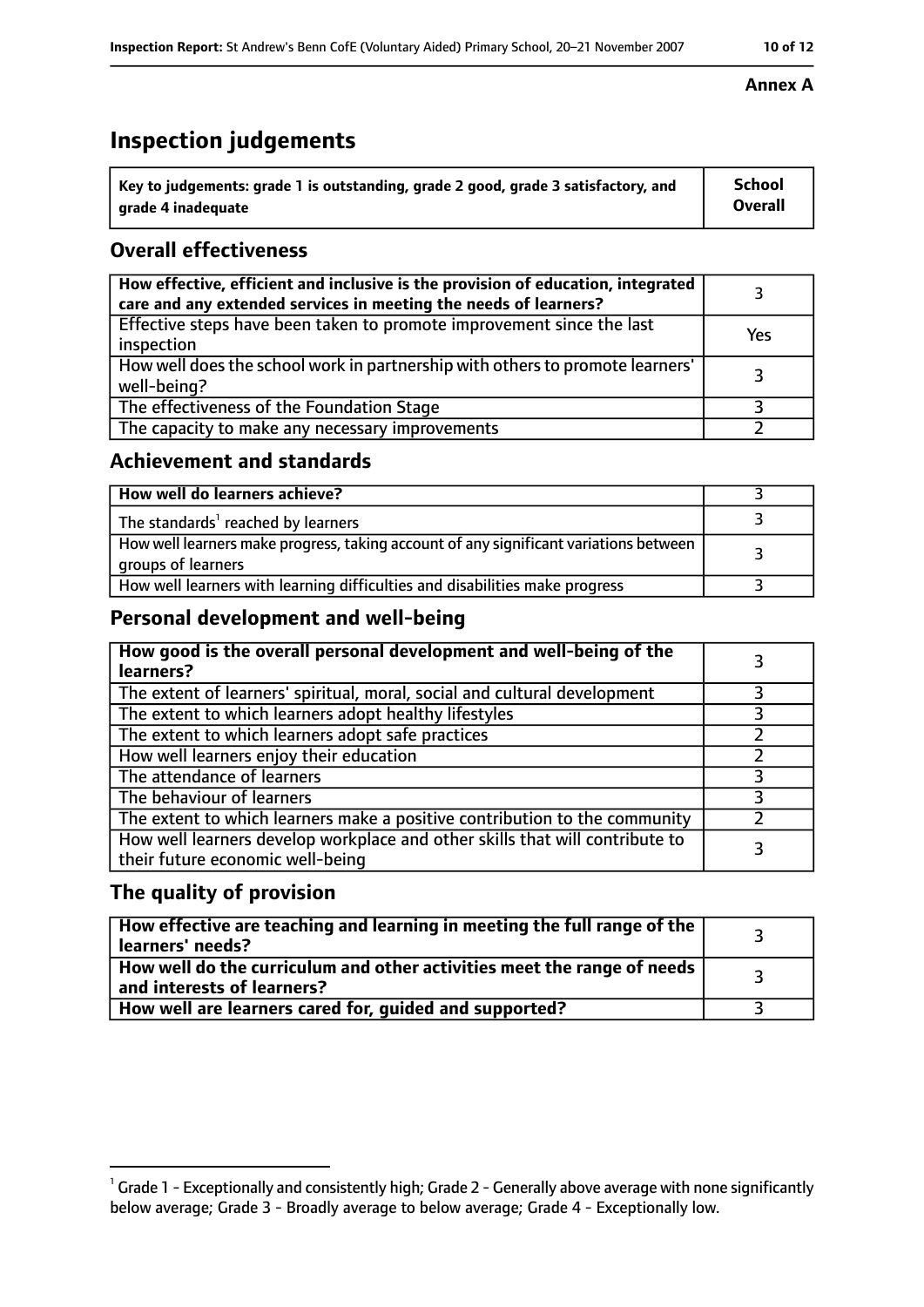#### **Annex A**

# **Leadership and management**

| How effective are leadership and management in raising achievement<br>and supporting all learners?                                              | 3   |
|-------------------------------------------------------------------------------------------------------------------------------------------------|-----|
| How effectively leaders and managers at all levels set clear direction leading<br>to improvement and promote high quality of care and education |     |
| How effectively leaders and managers use challenging targets to raise standards                                                                 | 3   |
| The effectiveness of the school's self-evaluation                                                                                               | 3   |
| How well equality of opportunity is promoted and discrimination tackled so<br>that all learners achieve as well as they can                     | 3   |
| How effectively and efficiently resources, including staff, are deployed to<br>achieve value for money                                          | 3   |
| The extent to which governors and other supervisory boards discharge their<br>responsibilities                                                  | 3   |
| Do procedures for safequarding learners meet current government<br>requirements?                                                                | Yes |
| Does this school require special measures?                                                                                                      | No  |
| Does this school require a notice to improve?                                                                                                   | No  |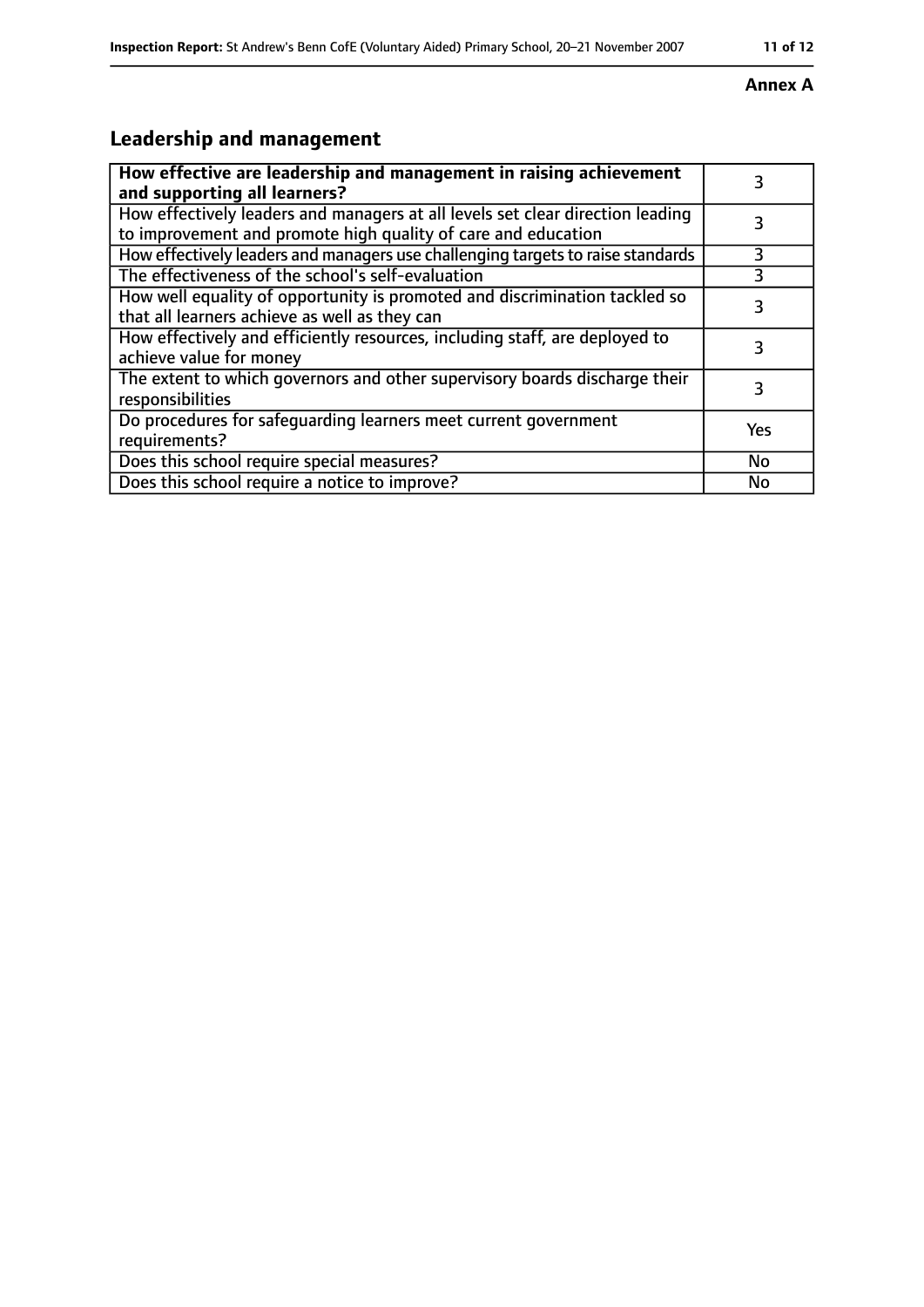#### **Annex B**

## **Text from letter to pupils explaining the findings of the inspection**

22 November 2007

#### Dear Children

Inspection of St Andrew's Benn CofE (Voluntary Aided) Primary School, Rugby CV21 3NX

Thank you for welcoming us to your school when we visited to see how well it is doing. We enjoyed meeting many of you during our visit and talking with you about your school. You clearly enjoy school and want to do well. You told us how pleased you are now that your new headteacher has been appointed. Since starting in April she has introduced lots of changes across the school which you like. Many of you were very pleased about the smaller class sizes in Key Stage 2. This change is helping you to make more progress. You also explained that because pupils from different year groups work together in the same class they get on better with each other than they did previously. You said that this has helped improve behaviour across the school and we agree. We also learned about how the school council's work is helping to change things for the better. The recent allocation of funds from the school fayre to purchase new equipment for the playground has proved a real success.

Your headteacher is extremely determined to give you every opportunity to achieve your best. She is working very hard with the governors and teachers to make the school even better. They already have many ideas for improvements and have started some important ones already. For example, the recent drive to improve your attendance is working well so we would like to congratulate Class HJ for achieving very high attendance during the week 5 to 11 November. We have asked the adults to improve the school in a few other ways as well. We have asked them to increase the amount of good teaching so that you make faster progress. We have also suggested that they help you to know exactly how you can improve your work when they mark it as this is another way in which your progress will increase. Another thing that we have asked the teachers to do is to make sure that you take more care to present your work well. This will help it to become second nature for you to write neatly all the time.

You can also play your part by working hard and making sure that you do your very best. We wish you every success.

Yours sincerely

Ken Buxton Her Majesty's Inspector